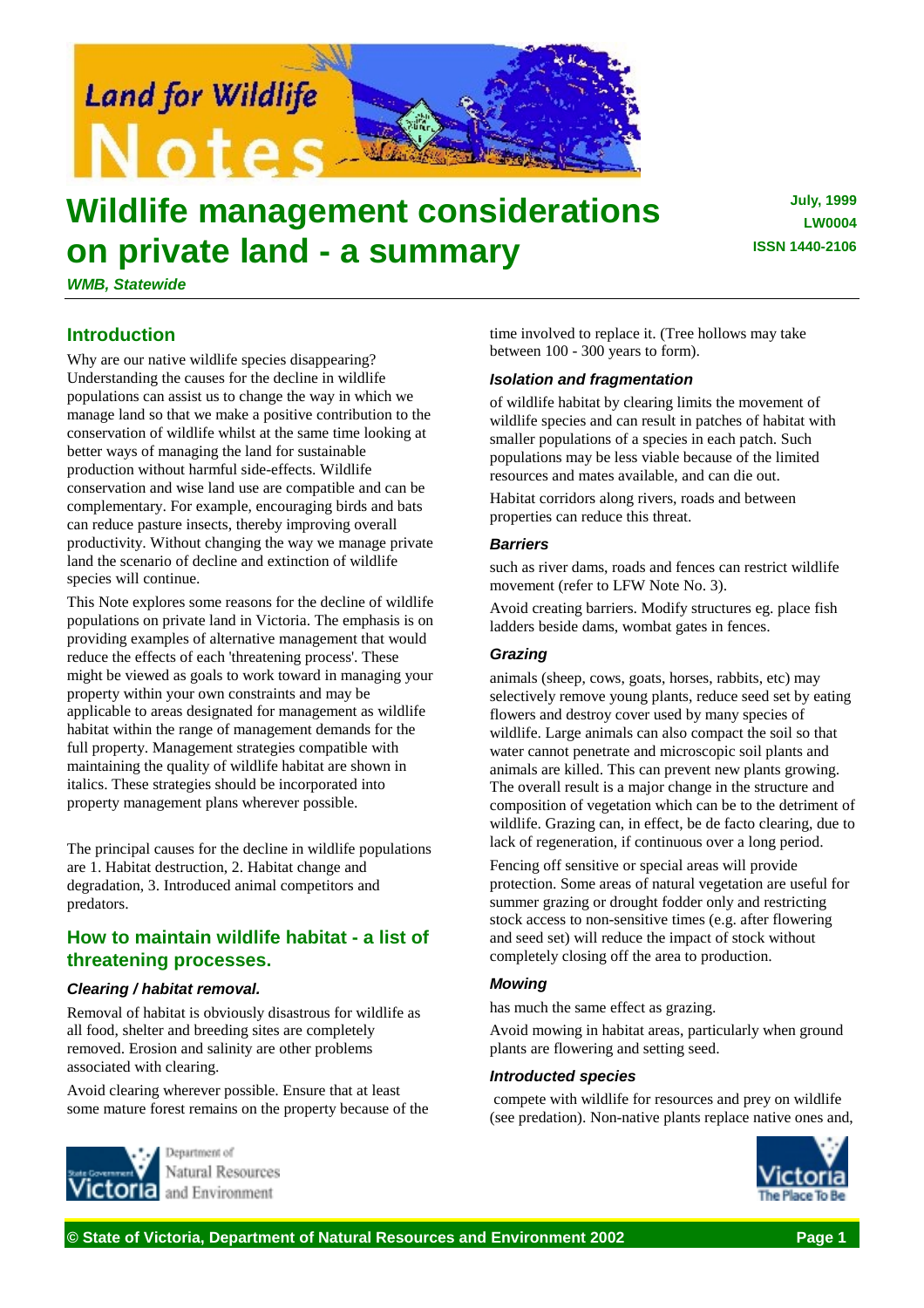in the process, change wildlife habitat, often to the detriment of the wildlife.

Avoid introducing non-native plants and animals. Control those that already are present in habitat areas.

#### *Weeds*

can replace local native species and invade native bushland, changing its structure and composition. They are assisted in doing this by soil disturbance (either mechanical or by introduced animals) and the application of fertilizers. Introduced plants (plants foreign to Australia or native but not naturally growing in your area) are generally less desirable for wildlife conservation because the local wildlife has not evolved to make use of them. Stock can spread weeds either in their faeces or through feed.

Avoid disturbance to natural bushland. Plan to control or remove weeds from wildlife habitat. Prevent stock grazing in sensitive or special areas.

#### *Predation*

by introduced predators such as foxes, cats and dogs is a major threat to wildlife.

Control of foxes, feral cats and dogs and alternative management of your pets, such as restraining them at night, should be considered.

#### *Changes tothe soil*

The return of nutrients to the soil through decay is vitally important to the health of vegetation. Soil microorganisms assist this process and improve the structure and composition of the soil for plants.

Allow fallen leaves, branches and logs to lie on the ground and rot. These also provide wildlife with shelters, food and cover when hunting. Fence off sensitive areas. Avoid soil contamination with residual chemicals that may be harmful to soil micro-organisms.

## *Soil erosion*

removes fertile top soil and places it in streams, dams or lakes as sediment often destroying wildlife habitat along the way. Erosion can reduce the land's capacity for production. Sediment fouls fish habitat and water supplies.

Erosion prevention measures such as leaving steep areas covered in natural vegetation may be integrated with wildlife habitat. Stream banks are best surrounded by a natural vegetation buffer (20m is the recommended width).

#### *Soil compaction (see grazing)*

Excessive trampling by heavy animals, vehicles or people can compact soil so tightly that seeds are unable to germinate and small soil organisms cannot exist. It can cause a lack of regeneration of plants, just as can direct removal via grazing.

Avoid moving heavy vehicles about in native vegetation. See Grazing.

## *Soil disturbance*

from cultivation, weeding, walking paths, vehicles, etc. Many weeds are suited to invading disturbed natural vegetation.

Plan to avoid this type of disturbance as much as possible. In particular, avoid soil disturbance in natural vegetation. This may have implications for vermin control techniques.

## *Fertilisers*

promote the establishment of weeds in remnant vegetation. They can also be harmful to fish populations if washed into streams or dams, by promoting algal growth.

Use fertilisers wisely and in appropriate areas. Avoid applying fertilisers to native vegetation.

#### *Pesticides*

can be harmful to wildlife by accumulating in the food chain. They may also be directly harmful to many species. The increased presence of insect- eating birds, bats and other animals in habitat managed for wildlife should reduce the need to use these chemicals which are also dangerous to human health. Soil organisms may also be killed.

Avoid using pesticides in habitat areas. Pesticides should not be used near to rivers as they can be harmful to fish. Wise use of pesticides is recommended and only where necessary.

## *Fire*

 is an essential part of the natural environment. At the same time it can be a threat to human safety. Many types of native vegetation require burning every so often to enable seeds to germinate and other processes to occur although not all plant communities will benefit from burning. For example, rainforest communities do not tolerate severe fires. The frequency, intensity and timing of fires are important. Without the changes brought about by fire, many species of wildlife that are adapted to use vegetation during a defined period following fire will die out.

Where the road reserve adjacent to the property contains native vegetation, plan to place firebreaks inside the fenceline rather than outside. The tillage will benefit your ground in any case. To maintain a healthy bushland, consider the benefits of a controlled 'natural' burn at frequencies similar to the natural regime. This activity will also reduce the fire carrying capacity during the fire season. Follow CFA fire prevention principles when determining where vegetation is located and when burning can take place. Imitating the natural fire regime wherever possible will maintain the integrity of the vegetation.

#### *Disease / dieback*

Disease can spread rapidly throughout vegetation and wildlife. Most natural populations will be able to survive the effects of disease. Contrary to this are examples of vegetation or wildlife under stress from significant changes to the environment which may result in dieback (refer to Campbell et al. 1988). In such cases, disease may irreparably destroy vegetation and wildlife.